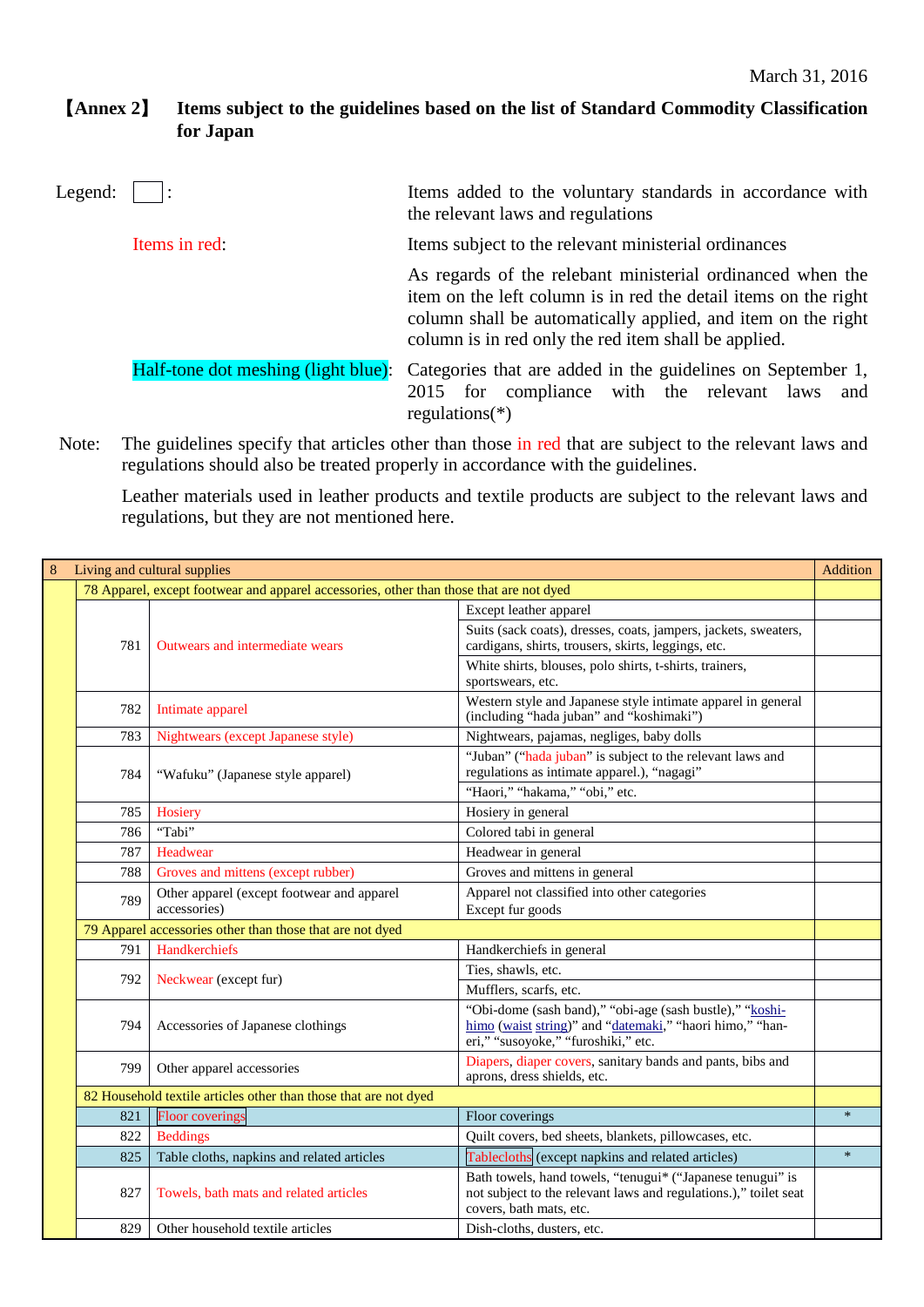Note: This English translation is not the official translation. The original texts in Japanese prevail over the translation. Please keep in mind that the texts in English are the informational documents to support the understanding.

The linked page is Japanese.

Supplementary explanation:

- The section of "No. 5 Textile articles that are exempted from application" in Yakuseikahatu 0260 No. 10 Notice on Amended Ministerial Ordinance to Note dated June 20, 2016 specifies as follows:

"Out of textile articles, "Japanese tenugui" and those articles that partly use "wafuku" or Japanese clothing as materials shall be treated in the same way as "wafuku" for the time being. Also, 1) articles used exclusively for interior decoration and appreciation, and 2) articles that use unspun materials shall be exempted from application. "

Supplementary note:

Framed "tenugui" for sale and tapestries and others hanging on the wall seem to be included in 1) and articles that use bamboos and mat rushes seem to be included in 2). However, final decisions will be made by the Ministry of Health, Labour and Welfare.

- It is specified that "as it is difficult to identify raw materials of the recycled (used) articles and articles that use the materials of recycled (used) articles (an example would be articles that use recycled cotton or wool yarn. However, the Ministry of Health, Labour and Welfare will make final decisions), such fact shall be taken into account in formulating a trial purchase plan for two years from the enforcement date (excluding articles that are redyed)." Accordingly, application is extended for a limited period.
- For the category of household textile articles for which the standards were created, it is stipulated to refer to the list of Standard Commodity Classification for Japan prepared by the Ministry of Internal Affairs and Communications (amended in May 1990 (Fifth amendment)) and the "list of textile article classification," an annex of the Notice on Amended Ministerial Ordinance to Note in identification of specific items. The following table includes some of applicable articles that use azo dye.
- For the entire "list of textile article classification," see "Kanki No. 48 dated February 17, 1975 for points to note in operation of the Act on Control of Household Products Containing Harmful Substances."